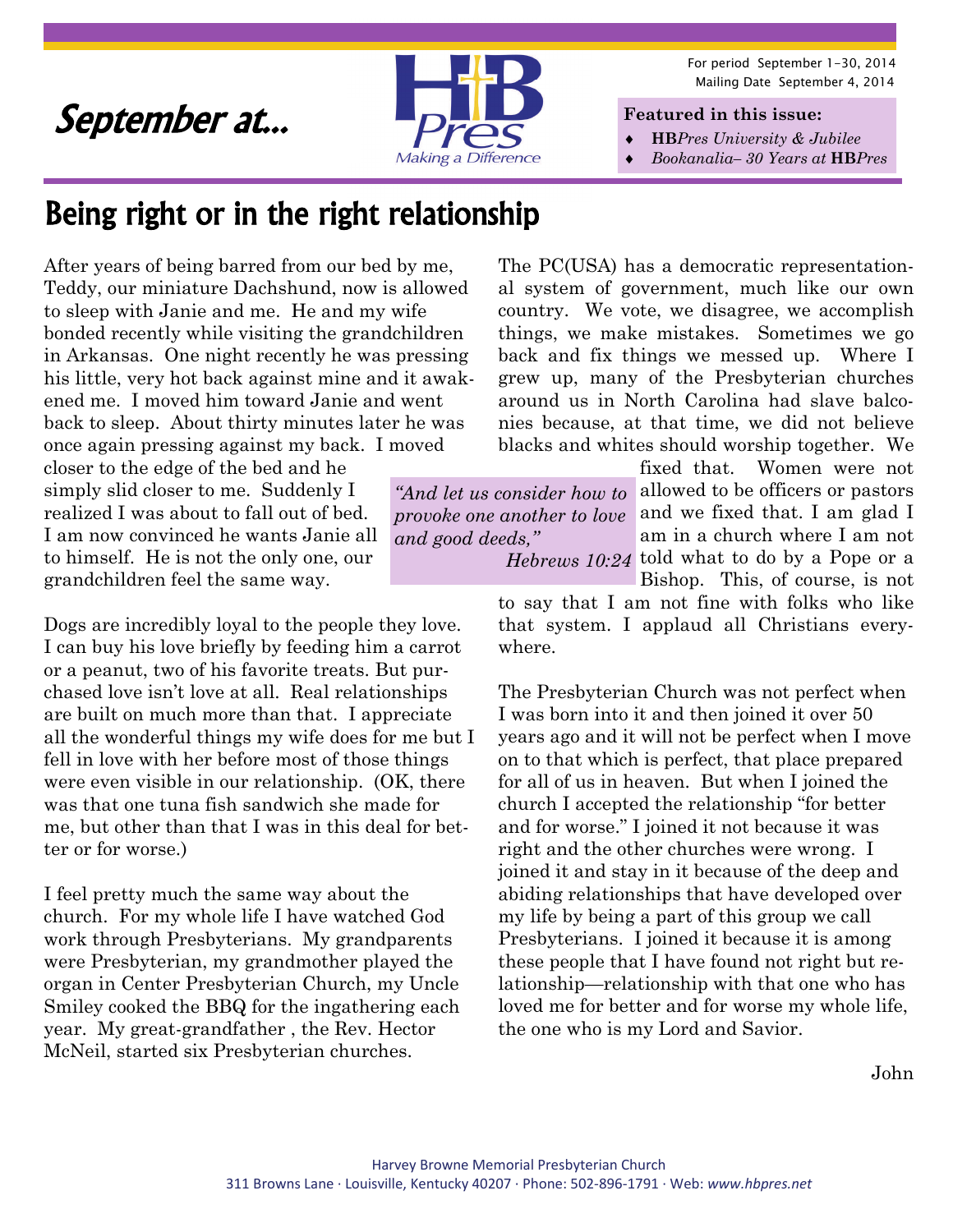### Sunday Worship

*Chapel 8:30 a.m. Chapel 10:00 a.m. Sanctuary 11:00 a.m.* 

**September 7 One 11:00 a.m. Service Only**  Psalm 149 Matthew 18:15-20 *"Living Out Our Promises"*  John Roper

**September 14**  Exodus 14:19-31 Matthew 18:21-35 *"New Creation"*  John Roper

#### **September 21**  Exodus 16:2-15 Psalm 105:1-6, 37-45 *"The God Who Sustains Us"*  Kimberly Cabrera

**September 28** 

Exodus 17:1-7 Matthew 21:23-32 *"The God Walk"*  John Roper



For the month of September, if no one is there, the coffee cove will be self serve.

### Ushers—8:30 a.m.

**September 7**  No 8:30 a.m. Worship

**September 14**  Bob Smith Frank Anderson Dick & Sharon Blayney

**September 21 & 28**  Rebecca & Mike Braden Peggy & Bill Campbell

### Ushers—11:00 a.m.

**September 7 & 14**  Lynn Overstreet (Head Usher) Zenet Schissler Sherryl Schmied Mike Schmied Steve & Angie Schulte Barbara Stephens Sarah Strapp Missy Turner

**September 21 & 28**  Kevin Pernicano (Head Usher) Billie Valla Chris & Jeanne Ward Andy & Nicole Will Juergen & Kit Tossmann Jim Rissler



### Lay Readers

**September 7**  8:30 No Service 11:00 Jeanne Luhr

**September 14**  8:30 Lynn Cole 11:00 Earle Brown

**September 21**  8:30 Bill Percival 11:00 Cynthia Frentz

#### **September 28**

8:30 Adrian Cole 11:00 Alice Judy



### Greeters–11:00 a.m.

**September 7**  Sarah Strapp Missy Turner

**September 14**  Steve & Angie Schulte

**September 21**  Juergen & Kit Tossmann

**September 28** 

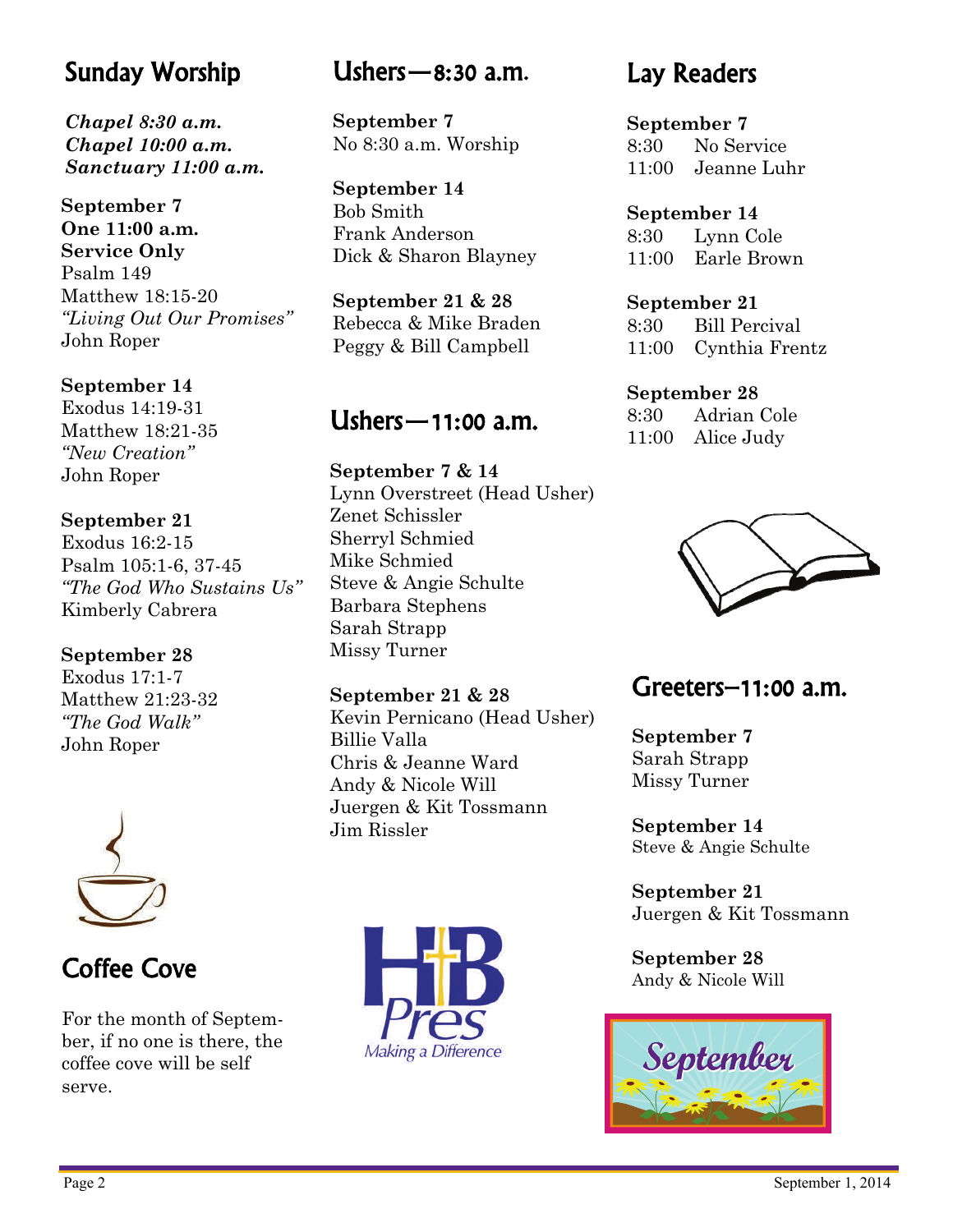### Notes from Session **Notes** from Session **Deacons'** Corner

The Session of **HB***Pres* met on July 29, 2014 for a stated meeting. Following the devotion given by Sara Sutphin, the following business was handled:

- Missy Turner gave a report on the work of the Spiritual Formation Committee. This report is in the August newsletter. There is a need for volunteers for Sunday School.
- A motion passed to place the Ellie Kinloch bequest of \$25,000.00 towards the 2014 general budget. This decision was made due to a shortfall with the budget.
- Session was presented with a revised Child Protection Policy. Following discussion, it was decided two amendments should be made to the policy to define "Adult Leader" and to have the policy apply to one-on-one music lessons/ tutoring. Session approved the revised policy. Final approval of the policy will come at the September stated meeting. Programs/events will be run under the revised policy until the final policy is approved.
- John Roper led a conversation on two major actions taken by the PC(USA) General Assembly. Information will be sent to the congregation by email. Small group discussions will be available Wednesday nights when the program year begins.
- Session approved three worship services for the upcoming program year: traditional worship at 8:30 and 11:00 and contemporary at 10:00.

The next stated meeting will be September 2, 2014.



Are you at the top of your game? Are you prepared? We want you to be the best Deacon you can be. Make plans now to attend the Fall Deacons Retreat on Saturday, September 13 from 10:00 - 11:30 a.m. in Eline Hall. If you need childcare please contact Julie Rousseau (896-1791). If you plan to attend the retreat contact Lynn Cole (491-5337 or [lpadrian@gmail.com\)](mailto:lpadrian@gmail.com) by Wednesday September 10.

*Marla Kay Kosnik and the Board of Deacons* 

## HBPres Fall Sunday Schedule

#### **Sunday, September 7th**

NO 8:30 Worship 9:30 Jubilee Breakfast in Eline Hall 9:45 Adult Sunday School Classes begin 10:00 Children & Youth Classes begin ONE 11:00 service in the Sanctuary

#### **Sunday September 14th**

PLEASE NOTE: We return to our regular program year schedule

 8:30 Worship in the Chapel 9:30 Jubilee Breakfast in Eline Hall 9:45 Adult Sunday School Classes begin 10:00 Children & Youth Classes begin

 10:00 Contemporary Worship in the Chapel

11:00 Worship in the Sanctuary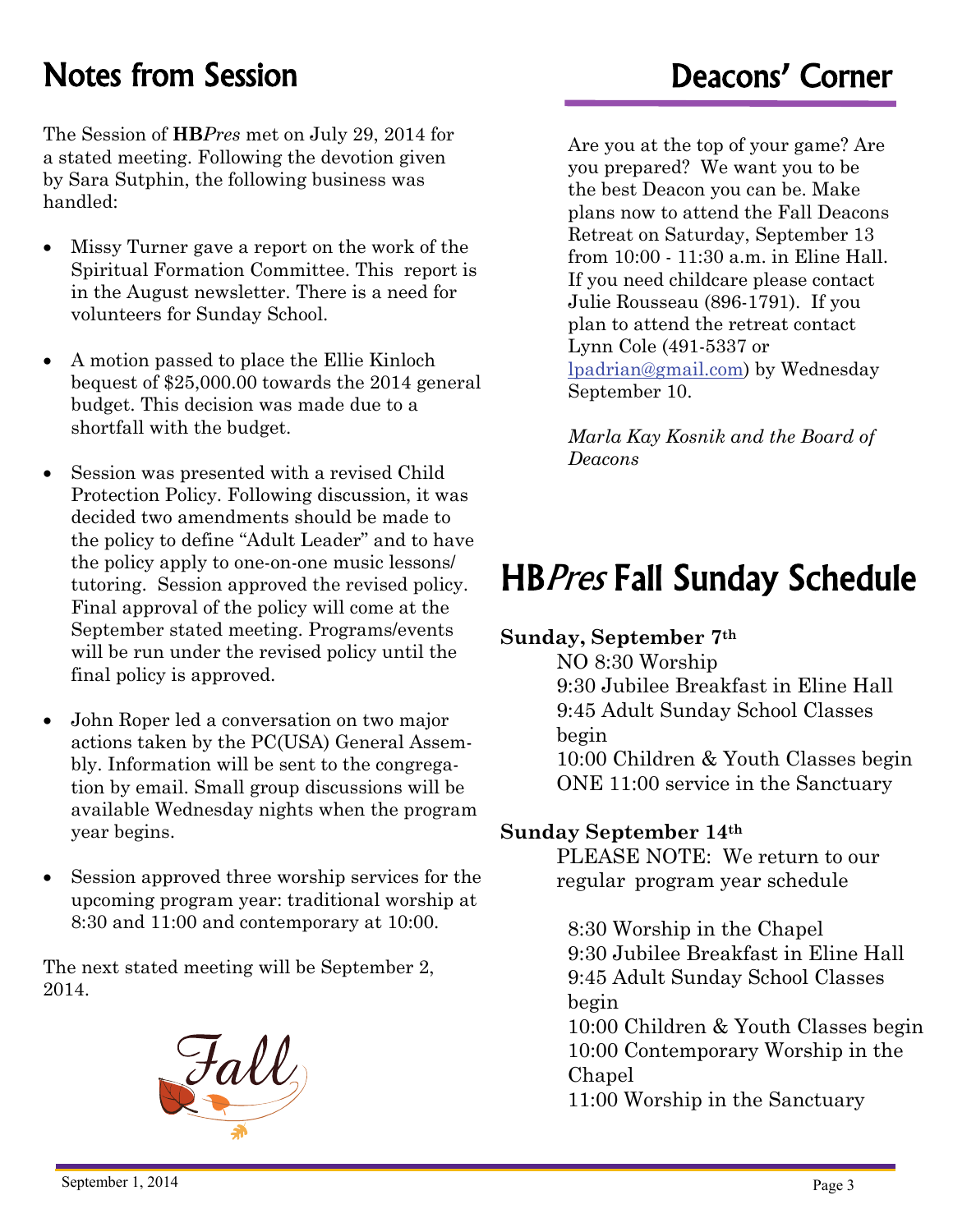# Caring for our Church Family



*Struggling with a crisis or difficult time?* 

We listen, care, encourage, pray and walk alongside you during tough times. Our care is confidential, and very helpful. To learn more, talk with a pastor or Stephen Ministry Leader.

*Doug Earley,* 599-7295 *Scott Blake*, 899-3310 *Rev. Kim Cabrera*, 896-1791

## **Welcome Our New Members!**

Janet and Dale Redford come to us from Iroquois Presbyterian Church. As young retirees they are busy helping with their grandson, Graham, their daughter Leslie's son. They also have another daughter, Alison. The Redfords enjoy reading, traveling, spending time with family and following U of L sports. They like the friendliness of **HB***Pres*, the strong worship service, the music, and the sermons.

Jeff, Rachelle, Jakob and Lukas Felty have lived in Louisville for over 25 years. Jeff is the Senior Director of Compliance at ResCare, Inc. and Rachelle is a clinical social worker at Norton Healthcare. They have two sons, Jakob, a senior at Manual High school, and Lukas, a freshman at Christian Academy of Louisville. Lukas is looking forward to spending time with the **HB***Pres* youth program. Jeff and Rachelle enjoy reading, watching movies, travelling, and spending time with family, especially participating in the boys' schools activities and sports. They have felt very welcomed at **HB***Pres* and say it has become a "new home" for the whole family.

#### Remembering:

Bill Percival's sister, Beverly Kerns, who died Wednesday July 30, Joni Burk's brother-in-law, Mike Adkisson, Merle Newlon's Sister-in-law, Ruby Faye Cooper, former **HB***Pres* missionary, Robert Camenisch, Mike Braden's father, Marion "Knocker" Braden, who died on August 14 and Toni Roberts who died on August 16.

#### Prayer Requests:

Ann Kirk, Audrey McGrath, Jean Wolph, Jim Shangle, Tom Wolfe, Warren Strahl, Shelly Kaiser, Holly Popeck, Sarah Jane Hunter, The Roberts Family, Pat Newton, Mary Smith, The Braden Family, Margaret Rinne, Sarah Grant, Clara Stone, Julie Mackell, Becky Van Buren (Bill & Priscilla Becker's daughter), Ray Telschow (Glenna Henkenmeier's brotherin-law), Patrick Coyle (Mary Reid's Son-in-law), Dana Brent (Suzanne Brent's Sister), Faye Jackson (Carol Grigg's Cousin), Karen (Skip & Edith Light's Daughter).

#### Mission Co-Workers:

Rochelle & Tyler Holm, Gwenda & John Fletcher, Jeff & Christie Boyd, Rev. Dr. Dustin & Sherry Ellington, Dr. Larry and Inge Sthreshley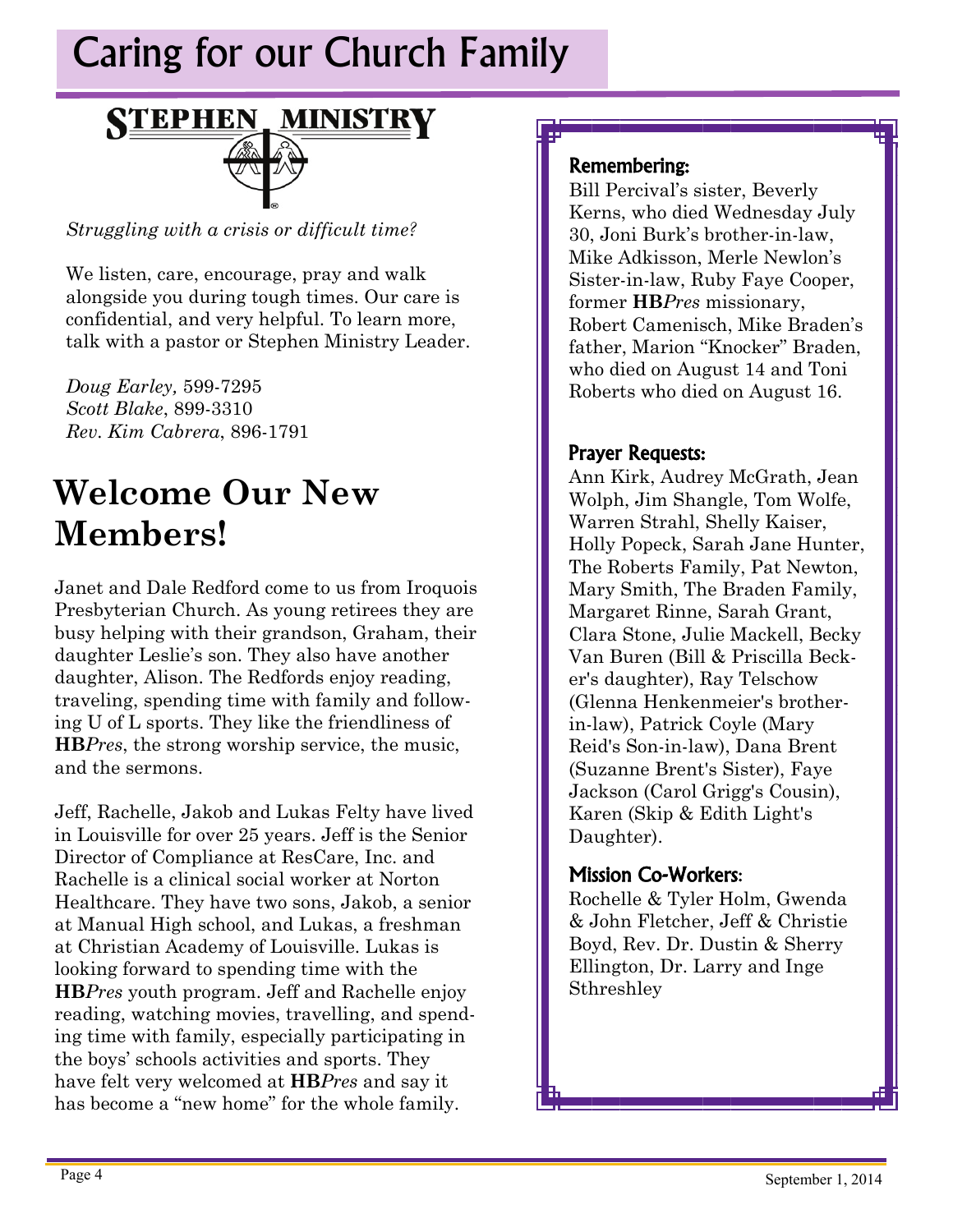# Caring for our Neighbors

## Touched Twice Health Clinic

For the fourth year, our neighbor church, St. Matthews Methodist, will be hosting this one day ministry. Mark your calendars for Saturday, October 25 from 10:00 a.m. to 2:00 p.m.

Many volunteers are needed for this project, which provides free medical service to underprivileged individuals along with meeting other physical and spiritual needs. Some of the services offered are: medical exams, cancer screenings, hearing tests, massages, haircuts, family photos, a hot meal, clothing closet and food pantry.

Each year, thirty-four **HB***Pres* members have volunteered in several different areas, especially as "advocates" who accompany each family unit through the services requested. The number of adults and children attending this clinic increases each year, so the need for volunteers increases. All ages can help and there are "sitting down" jobs.

You may not be able to help on October 25 but everyone can participate during the month of October by bringing needed items to the **HB***Pres* Grocery Cart (non-perishable food and hygiene items) for the clinics food pantry and Clothing Drive (fall/winter adult & children clothing) for the clinic's clothing closet.

 Sign-ups will begin Sunday, September 28 before and after the 11:00 service. If you have questions or wish to volunteer, please contact Mary Alice Grover at 454-4317 or mrygrover@aol.com.

# **Thanks**

On behalf of the Survivors of Torture Recovery Center I would like to express my sincerest thanks to all the folks at **HB***Pres* who donated art supplies as well as children's books and toys to the STRC. Your generosity overwhelms us.

Jim Guinn, STRC Project Manager

## Grocery Cart

The items collected in the Grocery Cart for the month of September will be donated to Uspiritus' Bellewood Independent Living Division. This division supports young adults (age 18 to 21) as they age out of foster care and transition to their own apartment and either further their education or get a job.

Items "most needed" are:

Toilet Paper & Paper Towels Laundry & Dishwashing Soaps Household Cleaning Supplies Deodorant & Bath Soap Canned Fruits, Veggies, Soups Mac & Cheese Pasta & Sauce

As always, other items will be accepted. For questions/concerns, contact Wilma Bennett (459-7705).

# Help the HBPres Youth

Starting in September, you will no longer have to load money onto Kroger gift cards to earn money to support our **HB***Pres*  Youth program, you can do so by using your Kroger Plus card. Check out the flyer on the Welcome Center for instructions on how to sign-up. The Youth will tell you more about how this program helps fund mission trips, retreats and more during our Moment for Ministry on Sunday, September 14.

If you have any questions about this new program or need help, contact Portia Brittain at 593-7159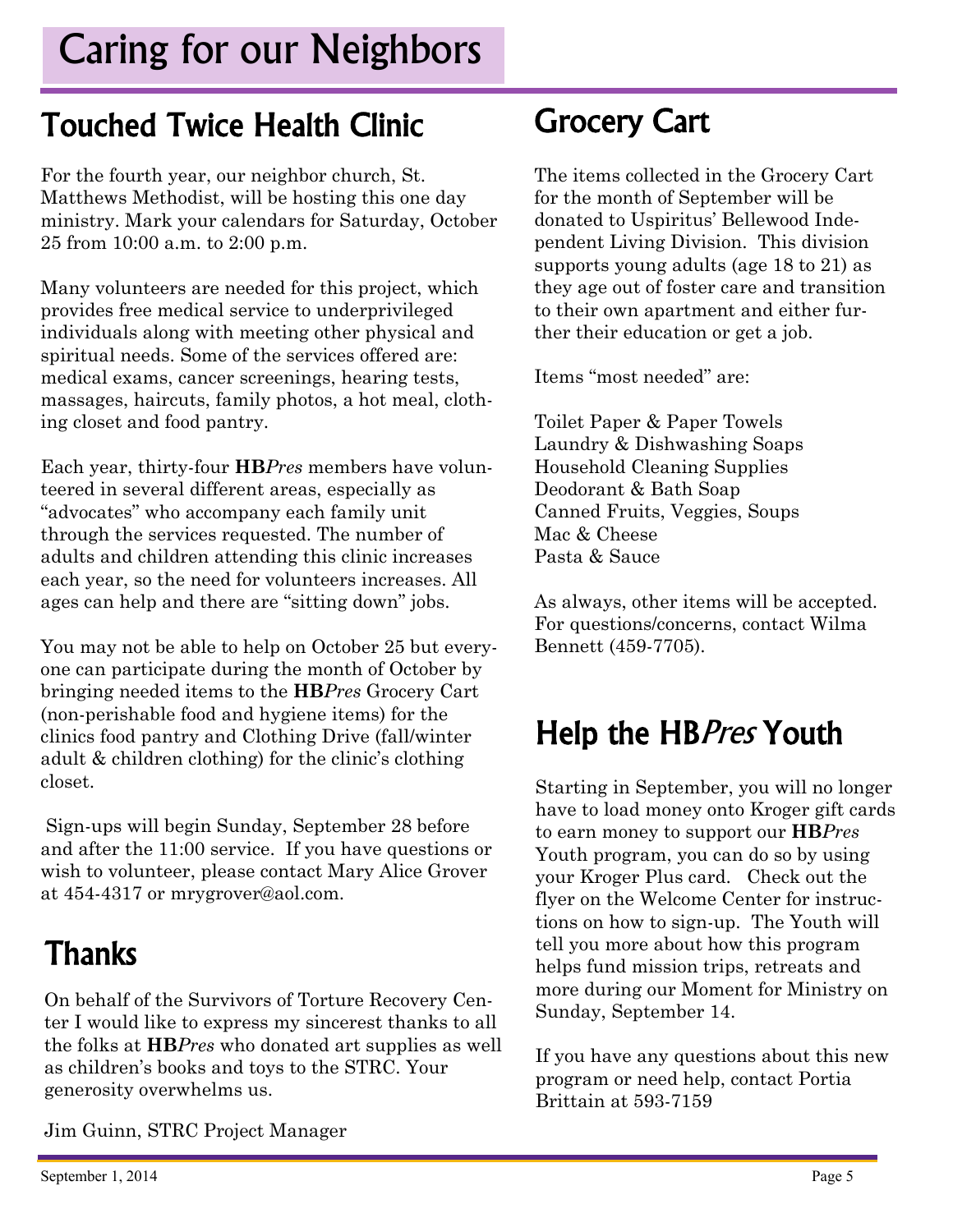# Bookanalia

### **1984-1985 ‡ 30 years ‡ 2014-2015**

### **Bookanalia at HB***Pres*

(Another program under the PW umbrella)

| Date                 | <b>Book</b>                                                                                                                          | Author                   | Presenter           | <b>Notes</b>                                                                                                                                                                                                                                                                                                      |
|----------------------|--------------------------------------------------------------------------------------------------------------------------------------|--------------------------|---------------------|-------------------------------------------------------------------------------------------------------------------------------------------------------------------------------------------------------------------------------------------------------------------------------------------------------------------|
| Sept.<br>17,<br>2014 | The Cornbread<br>Mafia:<br>A Homegrown<br>Syndicate's<br>Code of Silence and<br>the Biggest<br>Marijuana Bust in<br>American History | James<br>Higdon          | Ginny<br>Copenhefer | The people of Lebanon, Kentucky and the<br>surrounding area are a close-knit community.<br>They can be very competitive. They are also<br>energetic, innovative, industrious, dedicated<br>to a quality product, and always loyal to each<br>other. The only problem is that their products<br>are often illegal. |
|                      | Followed at 7:30<br>by a celebration<br>of 30 years of<br>Bookanalia                                                                 |                          |                     |                                                                                                                                                                                                                                                                                                                   |
| Oct.<br>15,<br>2014  | The Invention<br>of Wings                                                                                                            | Sue Monk<br>Kidd         | Judy Laning         | This historical novel is about slave owner,<br>Sarah Grimke and her sister Angelina who in<br>the 1830's were speaking out for liberty and<br>equality for women and African-American<br>slaves. Their pamphlet inspired Harriett<br>Beecher Stowe's Uncle Tom's Cabin.                                           |
| Nov.<br>19,<br>2014  | Aunt Jane of<br>Kentucky                                                                                                             | Eliza<br>Calvert<br>Hall | Marybelle<br>Duff   | Sit and rock beside Aunt Jane Parish in 1907<br>as she cooks or quilts and tells tales about her<br>small Presbyterian Church in Goshen,<br>Kentucky, where the men think they are in<br>control of things.                                                                                                       |

### Bookanalia Bash

We're having a party to celebrate 30 years of Bookanalia, Wednesday, September 17 at 7:30 p.m. in Eline Hall. You are invited if you have ever been on a selection committee to select books, presented a book, attended a Bookanalia, read a book selected for Bookanalia, thought about reading one of the books or attending Bookanalia, are curious about Bookanalia, or would just like to have some of the six delicious cakes we are having to celebrate. I think that includes just about everybody.

Before the party at 6:30 p.m., Ginny Copenhefer (the brain behind Bookanalia) will discuss a Louisville favorite, *The Cornbread Mafia: A Homegrown Syndicate's Code of Silence and the Biggest Marijuana Bust in American History,* written by a hometown journalist, James Higdon. Those guys really knew how to provide for a party, but their stuff was mostly illegal. If you buy your book at Carmichael's Bookstore, mention Bookanalia at **HB***Pres* and receive a 20% discount. Please come help us celebrate!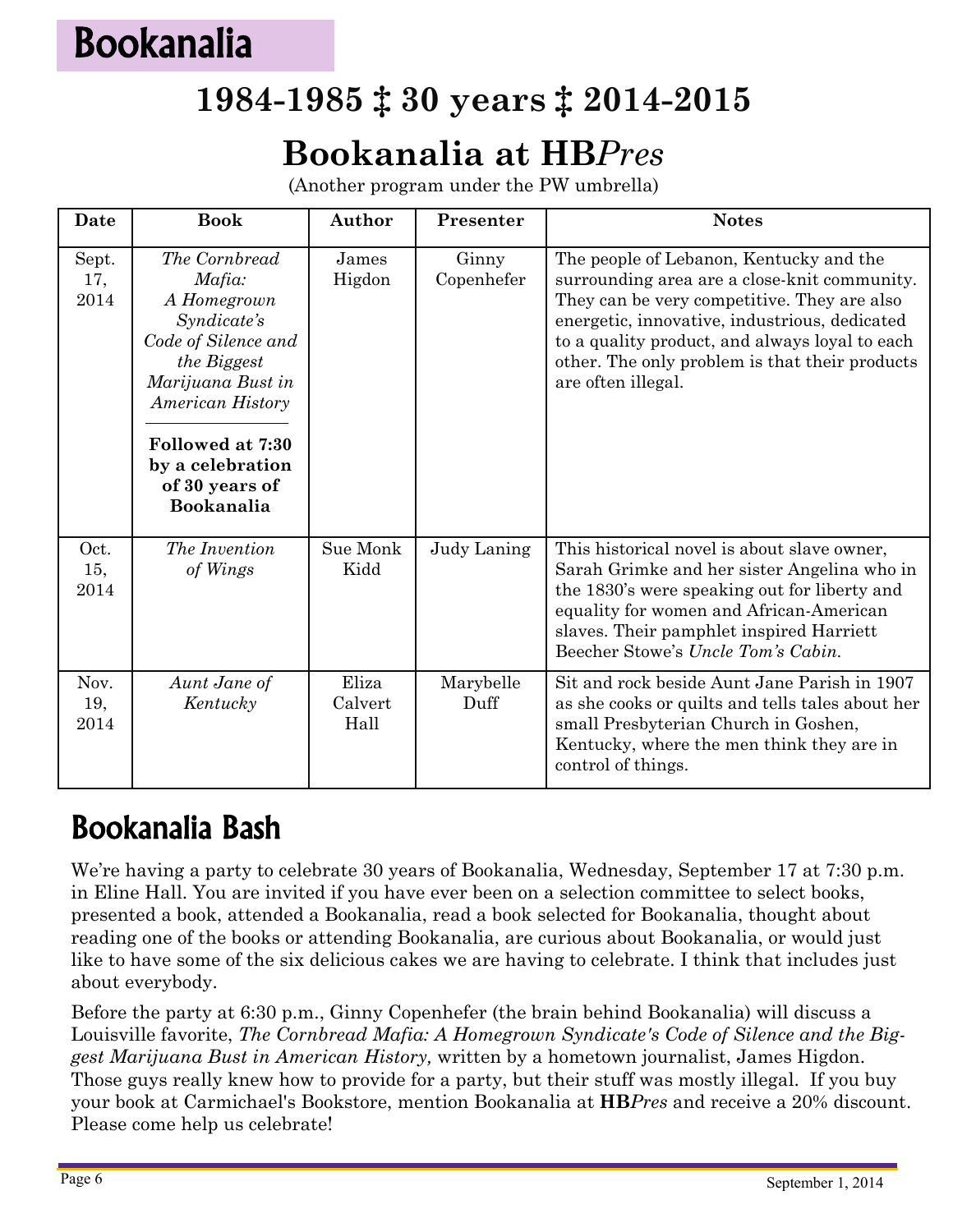## **1984-1985 ‡ 30 years ‡ 2014-2015**

### **Bookanalia at HB***Pres*

(Another program under the PW umbrella)

| <b>Date</b>         | <b>Book</b>                                                                               | <b>Author</b>       | Presenter                                         | <b>Notes</b>                                                                                                                                                                                                                                                                                                                                                                                                                                                                                                                                                                                                              |
|---------------------|-------------------------------------------------------------------------------------------|---------------------|---------------------------------------------------|---------------------------------------------------------------------------------------------------------------------------------------------------------------------------------------------------------------------------------------------------------------------------------------------------------------------------------------------------------------------------------------------------------------------------------------------------------------------------------------------------------------------------------------------------------------------------------------------------------------------------|
| Jan.<br>21,<br>2015 | <b>And The Mountains</b><br>Echoed                                                        | Khalid<br>Hosseini  | Sarah<br>Grant                                    | Beginning with a children's story in Afghani-<br>stan, Hosseini presents interconnected<br>stories with threads that span more than half<br>a century and travel around the globe.                                                                                                                                                                                                                                                                                                                                                                                                                                        |
| Feb.<br>18,<br>2015 | The Red Tent                                                                              | Anita<br>Diamant    | Molly<br>Pollock                                  | Told in the voice of Jacob's only daughter<br>Dinah, we are given an insider's look at the<br>daily lives of biblical women as they share<br>their stories in the red tent - the place they<br>gather when they are "unclean" during their<br>cycles of birthing, menses, or illness.                                                                                                                                                                                                                                                                                                                                     |
| Mar.<br>18,<br>2015 | Love, Life and<br>Elephants                                                               | Daphne<br>Sheldrick | Diana<br>Stephen                                  | In this autobiography, Sheldrick describes<br>rescuing and nurturing many orphaned<br>African animals, most notably over 200<br>elephants, many of whom she has returned<br>to the wild.                                                                                                                                                                                                                                                                                                                                                                                                                                  |
| Apr.<br>15,<br>2015 | <b>Poetry Sharing</b><br>Month                                                            | various             | You                                               | Bring your favorite poems to share - it might<br>be one or two you have written or a couple<br>you have read and loved and want others to<br>know.                                                                                                                                                                                                                                                                                                                                                                                                                                                                        |
| May<br>20,<br>2015  | <b>Mud Creek</b><br>Medicine: The Life<br>of Eula Hall and the<br>Fight for<br>Appalachia | Kiran<br>Bhatraju   | Vicki<br>Poole-<br>Adams<br>and<br>David<br>Adams | Winner of the 2014 Nautilus Silver Medal<br>Award for Books of Social Justice and the<br>Foreword Review's nominee for Biography of<br>the Year, Mud Creek Medicine tells the story<br>of Eula Hall, who rose from poverty to<br>become a community activist fighting for<br>basic health care as a fundamental right. Rep.<br>John Yarmuth has said that Hall's "story<br>reminds us that the human spirit is as strong<br>as the mountains." Through this spirit and<br>her life, she has established a health clinic in<br>her Eastern Kentucky community and contin-<br>ues working there to ensure that it survives. |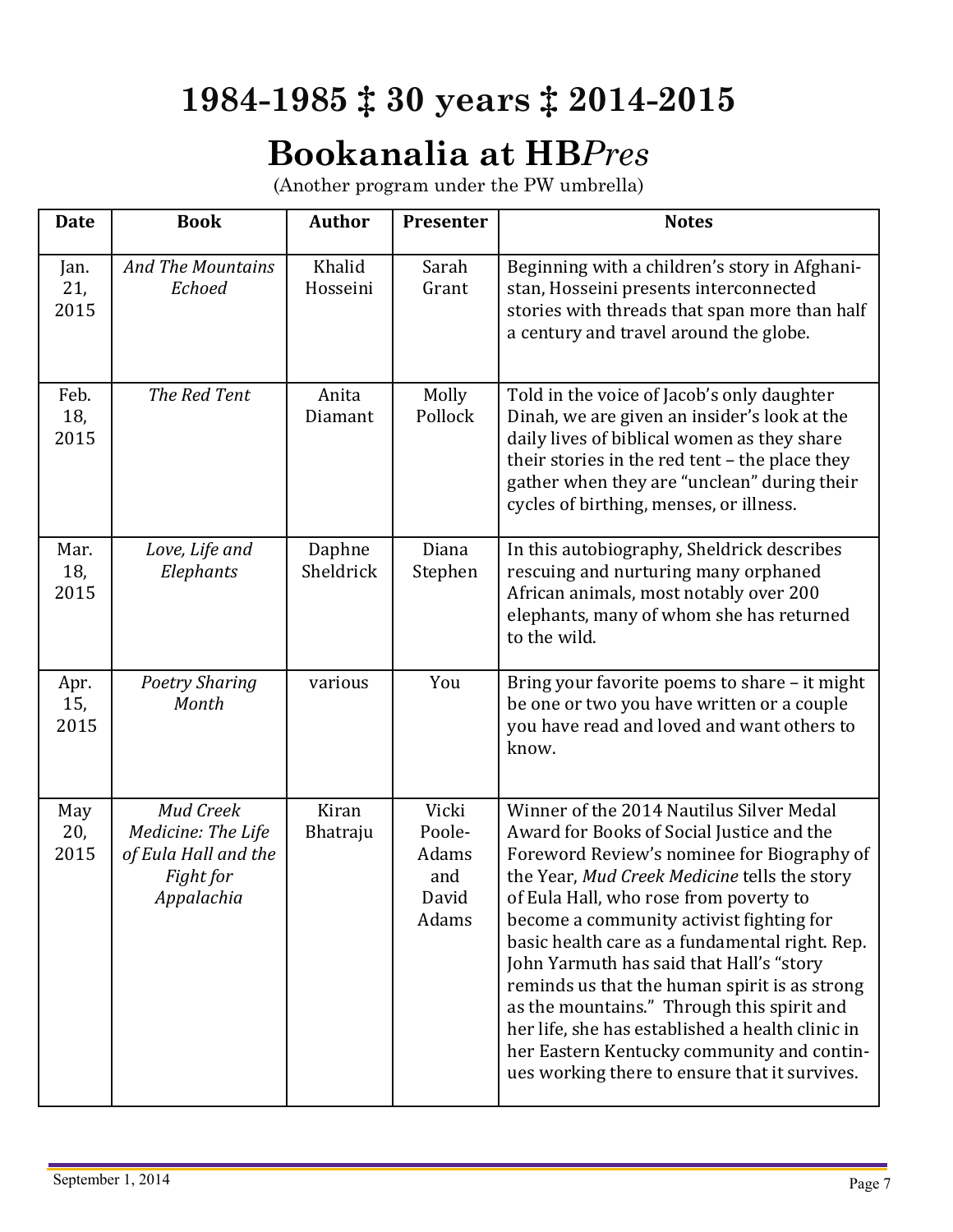### It is Almost Time for Wednesday Night Meals & Ministry!

Our Kick-Off starts with a Chinese dinner at 5:30 p.m. on Wednesday, September 3rd

With the meticulous planning of our now "part-time" chef, Kathy Darby, there is no doubt that our Kitchen Ministry will continue to thrive.

We have lots to look forward to this year: John's Bible Study, Fellowship (Get Organized), Book Study (4th Wed.), Bookanalia (3rd Wed.), walking group, volunteer opportunities with our children & youth, Yoga (1<sup>st</sup> & 3<sup>rd</sup> Wed.), wellness programs and educational opportunities. Perhaps you wish to start a group or do an activity. Feel free to email or call Kim Cabrera (896- 1791x109 or kcabrera@bellsouth.net) and she will contact you to see what sort of support you need and how we can give you a jump-start.

Each week, our meal time will conclude with a short devotion and then we will jump right into our congregational clean-up. If you would like to lead some of our weekly devotions, you are welcome to do so. Again, let Kim know and she will contact you.

#### **Here is our schedule on September 3rd**

- 5:30 dinner (This week only: 1st-5th grade children & youth will **not** be dismissed at 6:00)
- 6:05 announcements/devotion
- 6:15 congregational clean-up

 6:30 ALL Parents, ALL 1st-5th grade children & ALL youth are expected to attend an informational meeting in Eline Hall. This is a mandatory meeting if your children/youth are to participate in Wednesday Night Ministry. We are in the process of implementing a new Child Protection Policy which requires the efforts of all adults, especially parents and those who volunteer with our children & youth. *Please Note: We encourage ALL adults to attend this meeting even if you do not have children or youth in Wednesday Night Ministry*.

#### MARK YOUR CALENDARS:

September 10th & 17th

#### WHAT HAPPENED AT THE 2014 GENERAL ASSEMBLY?

The General Assembly, the biennial national meeting of Presbyterians, met in June in Detroit. Two decisions made by the Assembly attracted wide attention: a provision concerning same sex marriage, and a decision to divest from certain companies involved in Israel/Palestine. Come join us as we discuss these two issues following Wednesday supper on September 10 in Eline Hall (same sex marriage, led by Bill Williamson); and September 17 in the Session room (Israel/ Palestine divestment, led by Adam Fischer)

*Please note: John's Bible Study will begin on September 24th in Room 206.*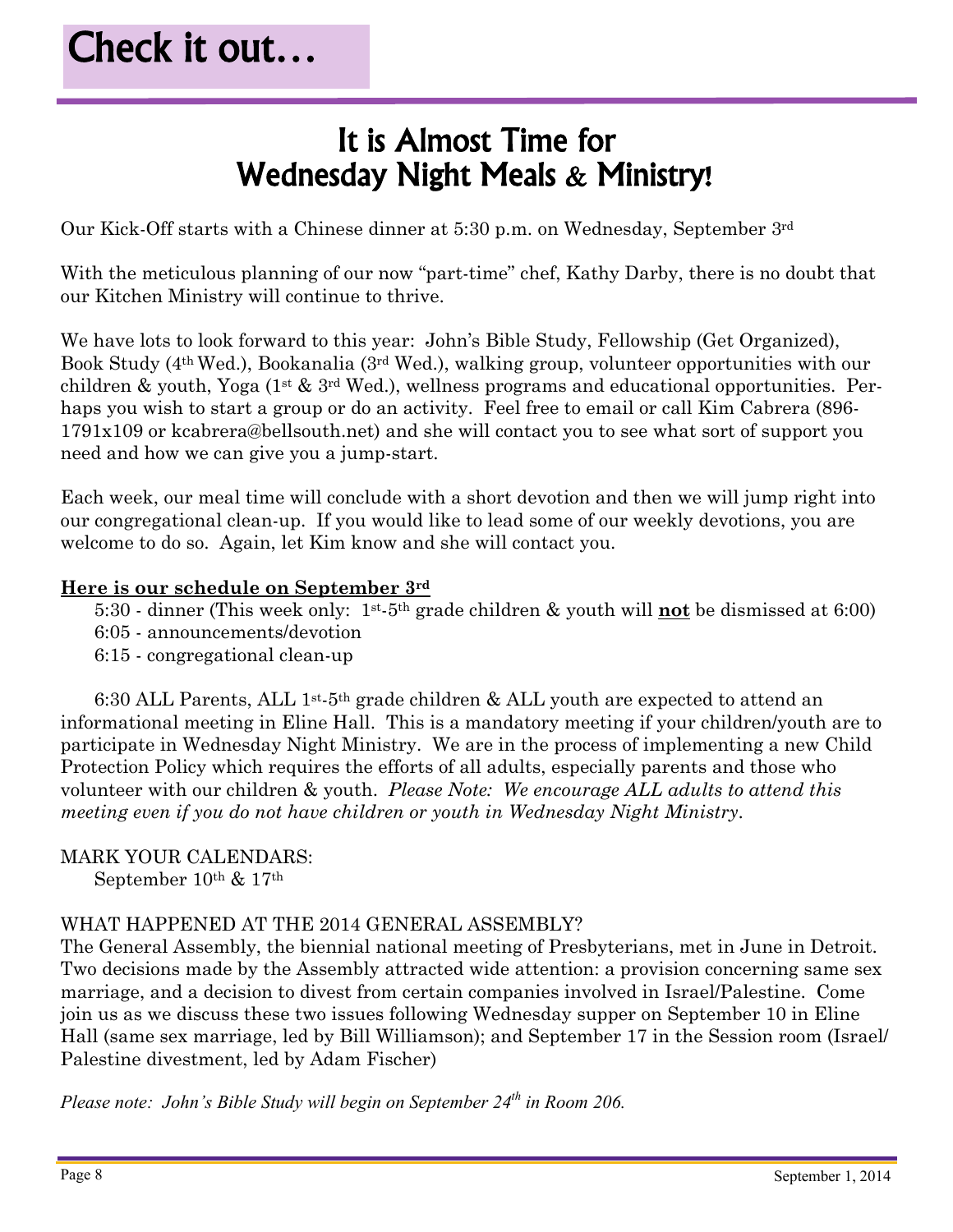

**Jubilee begins each Sunday in Eline Hall with breakfast from 9:30-9:50 a.m. At 9:50 a.m., we will sing, dance and hear the Bible story for the day. Children will move to their class at 10:00 a.m.** 

**Infants to 3-year-olds:** Beth Kolodey will lead *Together With Jesus.* A time for parents/ grandparents and their infants to 3-year-olds to learn the faith together.

**Pre-K/Kindergarteners:** The 4- to 5-year-olds will continue their faith journey with Katie Williams as they study Bible stories, play games and make arts and crafts.

**1st—5th Graders:** Our elementary group will spend each week in one of four rotations, where they will continue to study the stories of the Bible through play and activity: Drama/Puppets, Arts/Crafts, Kitchen/Science or Recreation/Games.

**6th-7th Graders:** Middle schoolers will meet as a small group for a more in-depth study of the Bible stories and how they relate to our modern culture.

**8th-9th Graders:** These youth will participate in the PC(USA) Confirmation process during which they will learn about the history of the Church, develop and articulate their faith, and discern their place in the life of the Church.

**10th-12th Graders:** High schoolers will meet as a small group to read the Bible together and discover how they can live in the world as God's children.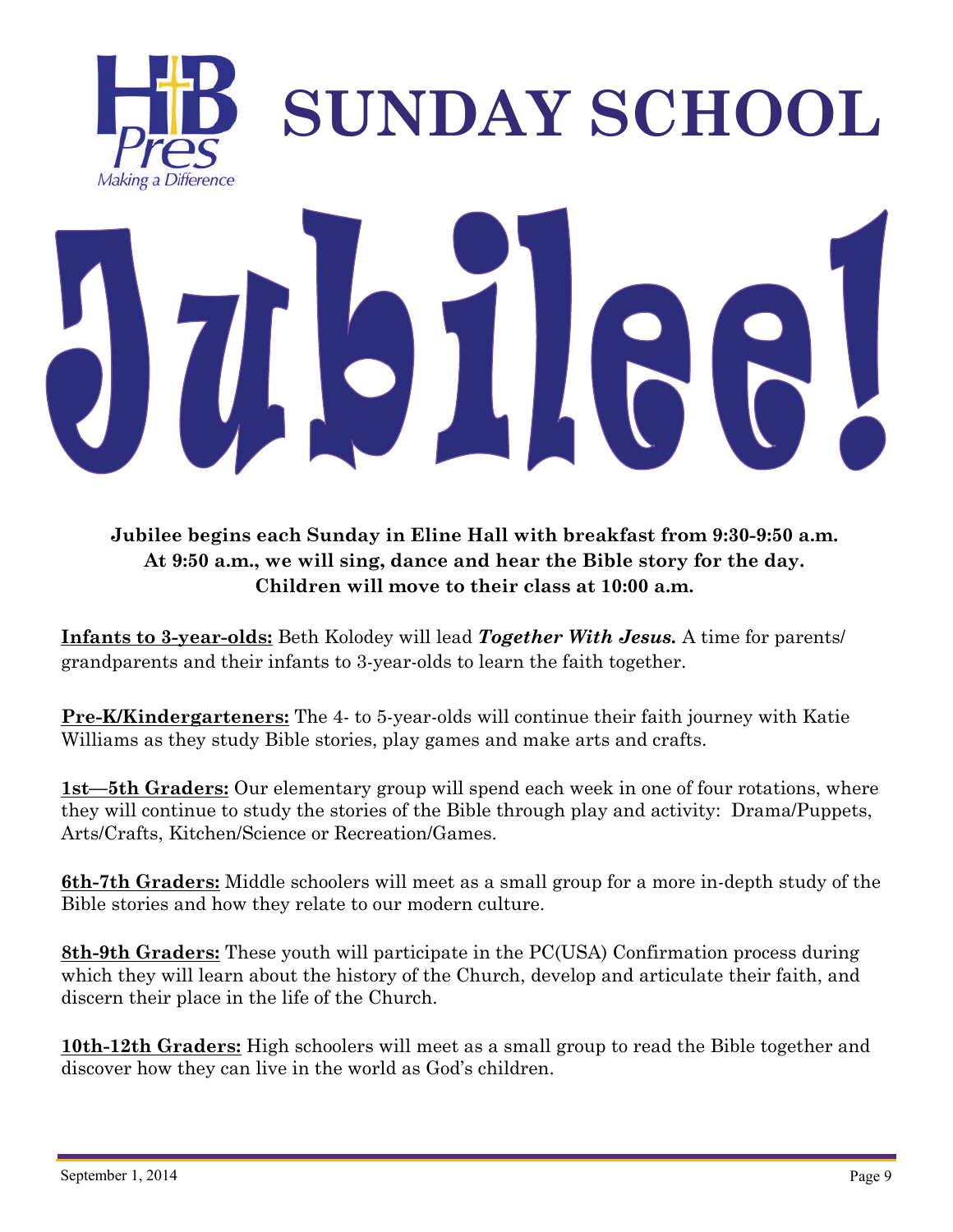### Spiritual Enrichment Committee

*There are different kinds of gifts, but the same spirit. There are different kinds of service, but the same Lord. There are different kinds of working, but the same God works all of them in all people.* 

I Corinthians 12: 4-6

Member of the Spiritual Enrichment Committee (SEC) oversee a variety of ministries that include:

| <b>Current Members</b>  | Responsibilities                         |
|-------------------------|------------------------------------------|
| Kim Cabrera             | <b>Staff Liaison</b>                     |
| Gail Hudson             | Co-Chair/Marketing Committee Rep         |
| Doug Earley             | Co-Chair/Stephen Ministry                |
| Anne Hughes             | Women's Night Out                        |
| Kim Cabrera             | Adult Christian Ed. (HBPres University)  |
| Kim Cabrera             | Wednesday night                          |
| Nanci Chasteen          | Doorstep, Wellness, New Members Ministry |
| Brenda Price            | Coffee Cove                              |
| Scott Blake/Doug Earley | <b>Stephen Ministry</b>                  |
| Eleanor Nealis          | Prayer Group                             |
| Linda Brantley          | Spring Tea, Grief Support, Sr. Singles   |

#### SEC Subcommittee Ministry Leaders

| Linda Garrett      | Presbyterian Women           |
|--------------------|------------------------------|
| Edith Light        | Card Connection              |
| <b>Bill Bliven</b> | <b>Recreation Activities</b> |
| <b>Bob Elliot</b>  | Backyard Bible Study         |
| Gary Faltin        | Men's Book Forum             |
| Mary Faltin        | Women's Book Forum           |
| Myra Earley        | R.E.A.C.H.                   |

#### Goals

To restructure Wednesday nights to continue the outstanding dinners that Kathy Darby has provided in past years. Currently Kathy has agreed to prepare two dinners a month. We have hired a Kitchen Clean-up Coordinator, Melissa Bisson, and Janie Roper has agreed to be the Shopping Coordinator. Nancy & Alan Pollock and Sue Hodapp have agreed to serve on the Wednesday Night Committee. If you are interested in more information, please contact Gail Hudson (689-2003) or Doug Earley (254-2230).

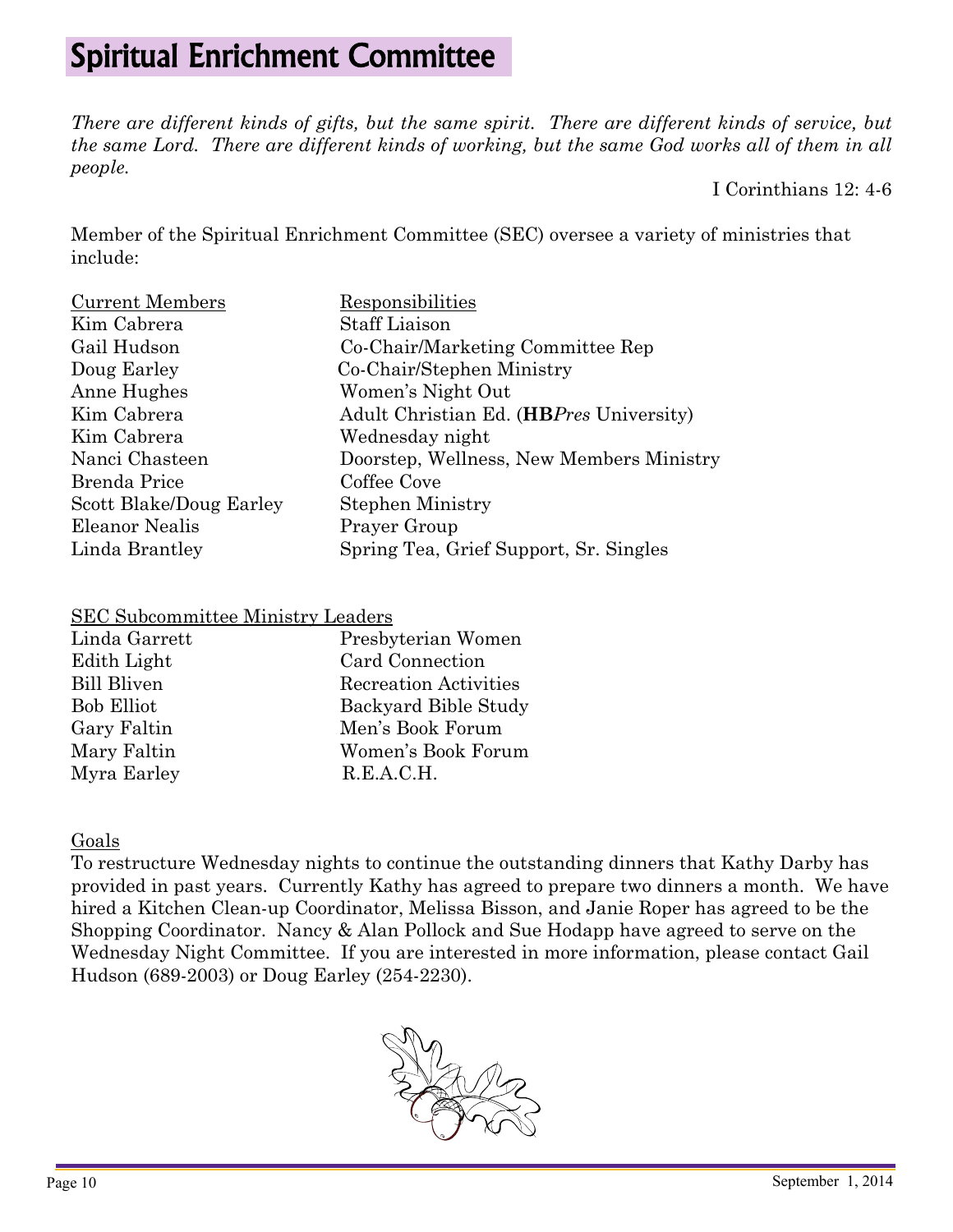#### **HB***Pres* **UNIVERSITY FALL 2014 SUNDAY MORNING ADULT STUDY OPPORTUNITES**

#### **September 7th-November 23rd**

| <b>Session Room:</b>   | Tim Cargal & Ben Blake will lead The Holy Lands: Then and Now. This<br>study will look at the geography of what is now Israel, the West Bank, and<br>Jordan, and how the land plays into both the stories in scripture and<br>today's headlines. The <b>Issues Class</b> will join Tim & Ben's course this term.                                                                                                      |
|------------------------|-----------------------------------------------------------------------------------------------------------------------------------------------------------------------------------------------------------------------------------------------------------------------------------------------------------------------------------------------------------------------------------------------------------------------|
| <b>Barrett Room:</b>   | Bill Williamson will lead A Royal Waste of Time: A Study of Worship.<br>Some might say that worship is a "waste of time" because it doesn't accom-<br>plish anything--not improving my health, not enhancing my standing with<br>God, not increasing the number of church members. It is for one purpose<br>only: the glorifying of God. We'll talk about worship, and also plan a<br>worship service for October 12. |
| Room C <sub>26</sub> : | Mariners Class will work through the 6 week video series <b>Making Sense</b><br>of the Bible: Rediscovering the Power of Scripture Today by Adam<br>Hamilton.                                                                                                                                                                                                                                                         |
| <i>*Please Note:</i>   | The classes above begin at $9.45 a.m.$ Coffee is available in the Chapel Hall-<br>way and Eline Hall after the early service. Breakfast is served at 9:30 a.m.<br><i>in Eline Hall.</i>                                                                                                                                                                                                                               |

#### **Program Year Classes (Sept through May)**

These classes have a different schedule.

 Breakfast: 9:30 in Eline Hall Class: 10:00

- **Room 117:** Beth Kolodey will lead: *Together With Jesus:* A Time for Parents/ Grandparents AND their infants-3 year olds to learn the faith together. *\*Please Note: A parent need not accompany their 2 or 3 year old if they plan to attend another class.*
- **Room 216:** Kim Cabrera will lead: *Fast Faith*. For 35-50(ish) adults who have jampacked schedules and would like a very laid-back Sunday school atmosphere. This will be both a social and educational time where we may do a book study, a Bible study, dig into a controversial topic or enjoy good conversation if attendance is low. For couples, singles, parents and non-parents.

**Chapel:** *Contemporary Worship* 

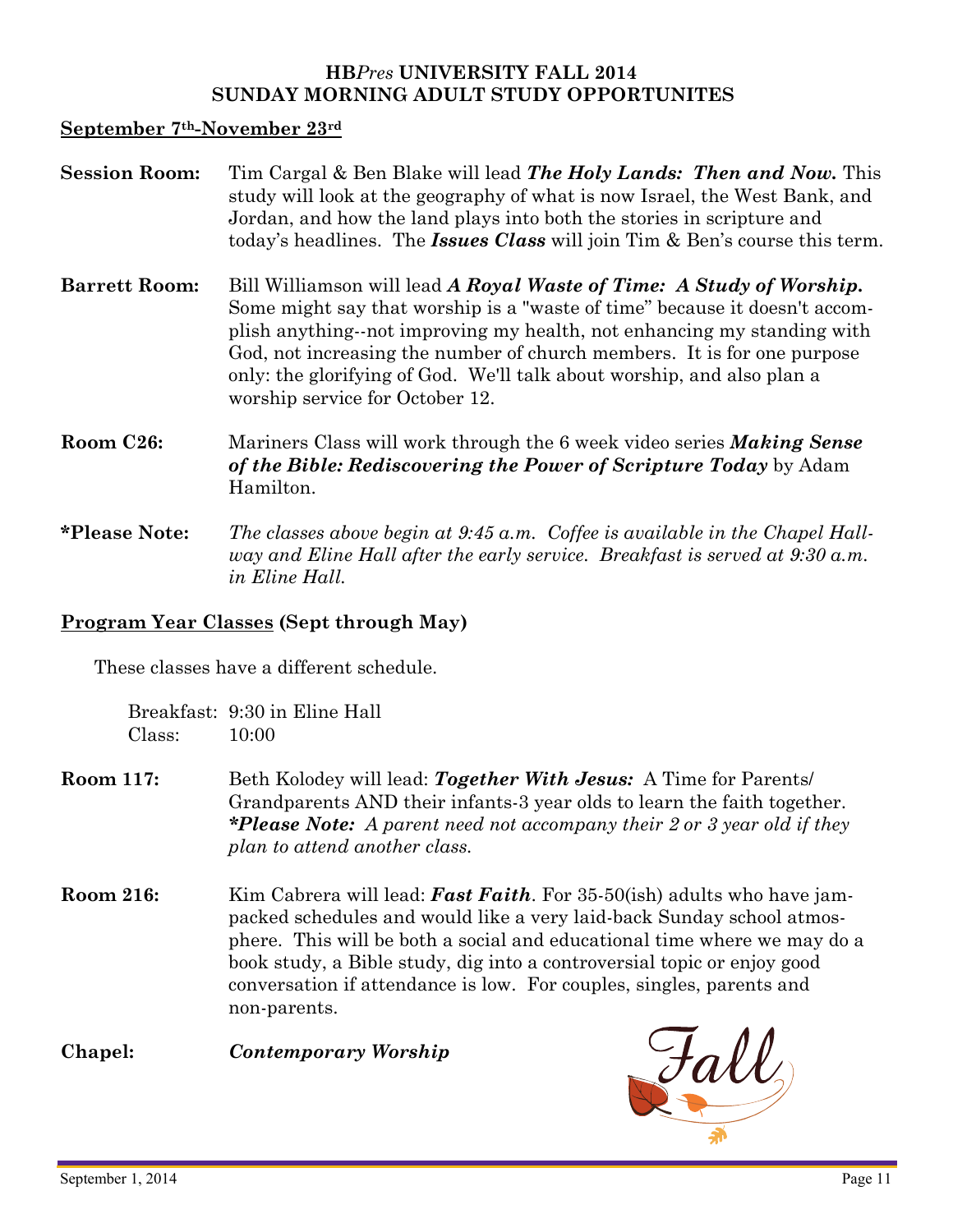# What's Going On...

### Ladies Book Talk

Ladies Book Talk will meet on Tuesday, September 30 at 11:30 a.m. at the Bistro at the Olmsted. We will discuss *The Language of Flowers* by Vanessa Diffenbaugh. If you have any questions, please contact Mary Faltin at 326-5069.



Come join us and connect your mind, body, and spirit! Not only does yoga work and stretch the muscles, increasing strength, flexibility, and range of motion, but we also practice tuning into the present moment, focusing on the breath, and letting go of stress while we honor the body…wherever we might be on our own personal journeys.

We will resume our Sunday evening practice beginning September 7. Yoga will be on Sunday evenings from 5:00-6:00 p.m. in the Session Room. The cost is \$5 for **HB***Pres* members and \$10 for nonmembers.

Beginning in October, there will also be yoga on the first and third Wednesdays of the month during our Wednesday night programs (from 6:30-7:15ish in the Session Room). There is no cost for the Wednesday night practice. I do have a few extra mats, but bringing your own would be helpful. Please feel free to call or email Betsy Barrick with any questions.

Namaste!

*Betsy Barrick*  embarrick@gmail.com (502)777-2750

### Men's Book Forum

The **HB***Pres* Men's Book Forum will meet Monday, September 22 at Noon at Buca di Beppo restaurant. We will be reviewing *Tuxedo Park* by Jennet Conant, recommended by Adrian Cole. For questions contact Gary Faltin, 326-5069.

## Tables of Eight

A big thanks to Skip Light for all his efforts with the "Tables of Eight" hospitality program. Skip was responsible for bringing this idea to **HB***Pres*, marketing the program, and matching up members. This fun activity has enabled many members over the years to meet other members outside of church and get better acquainted.

My name is Joni Burke and I will be assuming the role of overseeing this program starting in the fall. We are anxious to get some of our newer members involved as well as bring back some of our original "Tables of Eight" members. I have had a chance to talk to some of you about what you like and ideas for growing this fun activity. Look for a flier in your church bulletin and sign up to participate.

We will be trying a new approach this fall. Some people have not been able to commit to meet four gatherings. Some people would like to participate but are unable to host. We hope the new format will enable a greater number of members to participate and meet other church members.

I am looking for 10 volunteers to host a small group in their homes Sunday, October 19. Please call me at 893-7931 or email me at [jonikburke@gmail.com](mailto:jonikburke@gmail.com) if you would like to help out. In the meantime, put Sunday, October 19 on your calendar. That will be the kick-off event for the fall.

If you have questions or suggestions, please contact me.

*Joni Burke*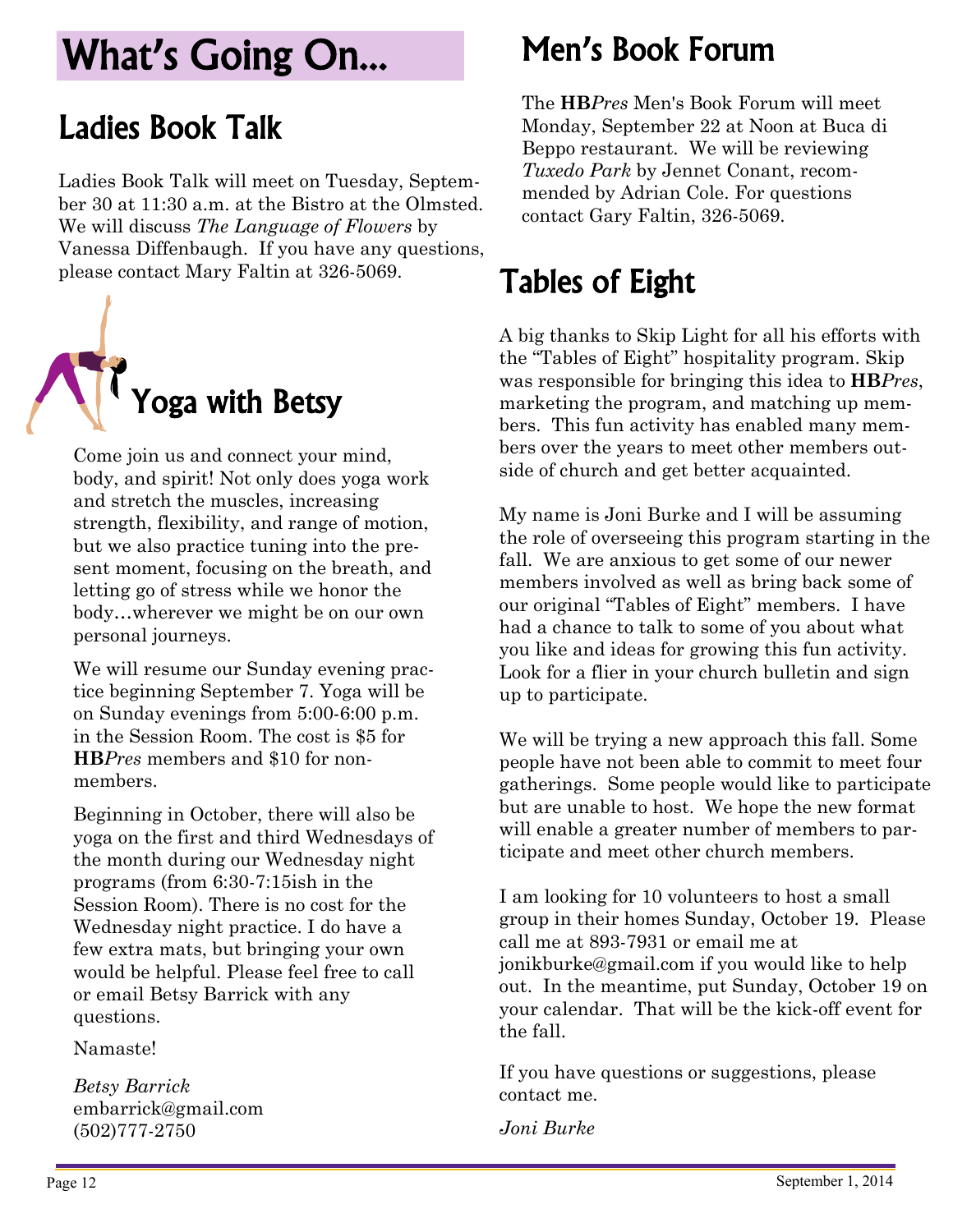## Yard Sale

The Hunger and Justice Committee will hold a yard sale at **HB***Pres* Saturday, September 20 from 8:30 a.m. to 1:30 p.m. Please begin to look around for those items for which you would like to find a "new home."

Items may be brought to the church beginning September 6 and left at the back of Room 209. We ask that no clothing be donated unless it is new. Proceeds from the yard sale will be evenly divided between the Presbyterian Hunger Program's West African Initiative and to help the indigenous people of the Chaco region of South America.

For more information on these projects, see Page 7 of the March 2014 newsletter, which can be found on our **HB***Pres*.net website under Online Resources> Newsletters. Please contact Emily Brown, 896-2081, if you have any questions.

### Eagle Scout, You Soar!

Congratulations to Joseph Fierle, who successfully completed his Board of Review for Eagle Scout last month. Joseph is the 158th Eagle from Troop 315.



Joseph completed his Eagle Service Project at Dreams with Wings by renovating their basement meeting area with new paint and additional art equipment.

### Communion Prep Group Formed

A new small group is forming to prepare for communion services through teamwork. Teams will focus on preparation, clean-up, or buying supplies. Teams will rotate throughout the year. The goal is to have one person be responsible for a communion Sunday three or four times per year.

This is a great way to get to know others in the church. Please come to a meeting September 4 at 7:00 p.m. for more information. Even if you have never prepared communion before, your enthusiasm is all that's required.

If you are interested, contact Sara Sutphin, 493-0412 or [s.sutphin@me.com](mailto:s.sutphin@me.com)

### Ladies Lunch Bunch

Ladies Lunch Bunch begins on Friday, September 5. Every 1st and 3rd Friday, come to Nancy's Bagel Grounds on Frankfort Ave. at 11:30 a.m. for lunch and conversation. No RSVP is necessary. Contact Kim Cabrera at kcabrera@bellsouth.net or 896-1791x109 for more information.

### Presbyterian Men

The Presbyterian Men's Group will resume meeting Saturday, September 20, at 9:00 a.m. in Room 206. One of the long-term ministries of **HB***Pres*, it has provided fellowship, food, and thoughtful programs through the years. Bill Williamson will be leading the Bible study. Group members share in bringing pastries for breakfast. The group always welcomes newcomers. Contact Bill Williamson, 896-1791 ext.112, with questions.

### Book Study

This group, which began this summer, will continue to meet on the 4th Wednesday of the month at 6:30 p.m. in room 216. On September 24, we will start our discussion of the book *Interrupted* by Jen Hatmaker. Please contact Adrienne Earley at 254-2230 if you have any questions.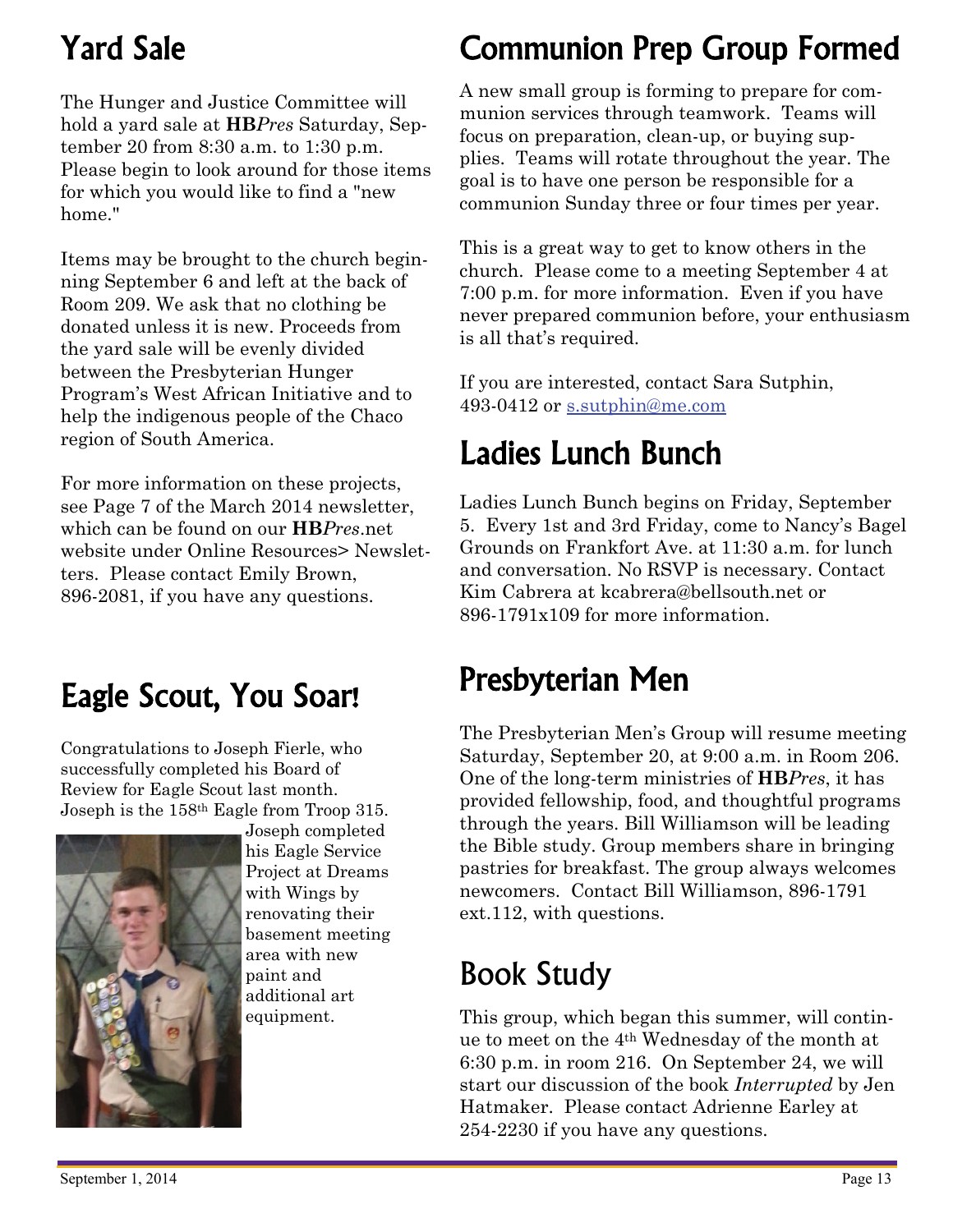# Ministry at HBPres

### Cabbage Patch Settlement House

"The Cabbage Patch Settlement House is a local, non-profit Christian organization. Its mission is to equip and empower at-risk children, youth and their families to be self-sufficient by helping them maximize their economic, educational, emotional, moral, physical, social and spiritual potential. In 2010, "The Patch" celebrated its 100th year of profoundly changing lives."

**Cabbage Patch Settlement House Christmas**- Can it be time to think about Christmas? We just had "Christmas in July" for Cabbage Patch back to school and now it is time to think about Christmas in December. Planning ahead? Here are specific dates to put on your calendar. Keep watching for more information.

Oct. 5 – Kick-off and sign-ups begin for the Burlington Shopping Day

- Nov. 8 Burlington Shopping Day 8:30 a.m.
- Nov. 12-Dec. 10 Wrapping Burlington gifts in room 209
- Nov. 16-30 Pick up Gift Tree tags in the foyer for children's gifts
- Dec. 7 Last day to return Gift Tree tag gifts
- Dec. 12 Grocery and gift sorting

Dec. 14 – Delivery of groceries and gifts to the Cabbage Patch families



The Outreach Council is excited to be working with the Cabbage Patch families again this year. We will have 20 families.

#### *Goal: \$10,000*

October through December monetary gifts are welcomed to help with groceries, Burlington gifts and school supplies.

#### **Who to contact:**

Burlington Shopping day – Betsy Barrick [\(embarrick@gmail.com\)](mailto:embarrick@gmail.com) Gift tree – Anne Hughes ([hughestaaj@gmail.com\)](mailto:hughestaaj@gmail.com) Groceries – Pollock's and Mariners ([al@computerconcepts.net](mailto:al@computerconcepts.net) or [nancy@computerconcepts.net](mailto:nancy@computerconcepts.net)) Delivery – Bob Smith ([smith103@bellsouth.net](mailto:smith103@bellsouth.net)) General Information – Linda Garrett ([ldgarrett0447@gmail.com\)](mailto:ldgarrett0447@gmail.com) Cabbage Patch Liaison – Doug Holm ([dholm@cabbagepatch.org](mailto:dholm@cabbagepatch.org))

### **Thanks**

Thank you **HB***Pres*. Through your generosity we have been able to support The Cabbage Patch's back to school programming. Over 120 children, youth, and college scholars were assisted with their school needs through our donation of 196 packets of loose leaf paper, 1400 pencils, 290 pens, 200 spiral notebooks, 350 folders, 141 composition books, 13 backpacks and 60 scissors. As these scholars enter a new school year, the generosity of **HB***Pres* members will allow them to embrace their dreams and passions as they work toward a brighter future.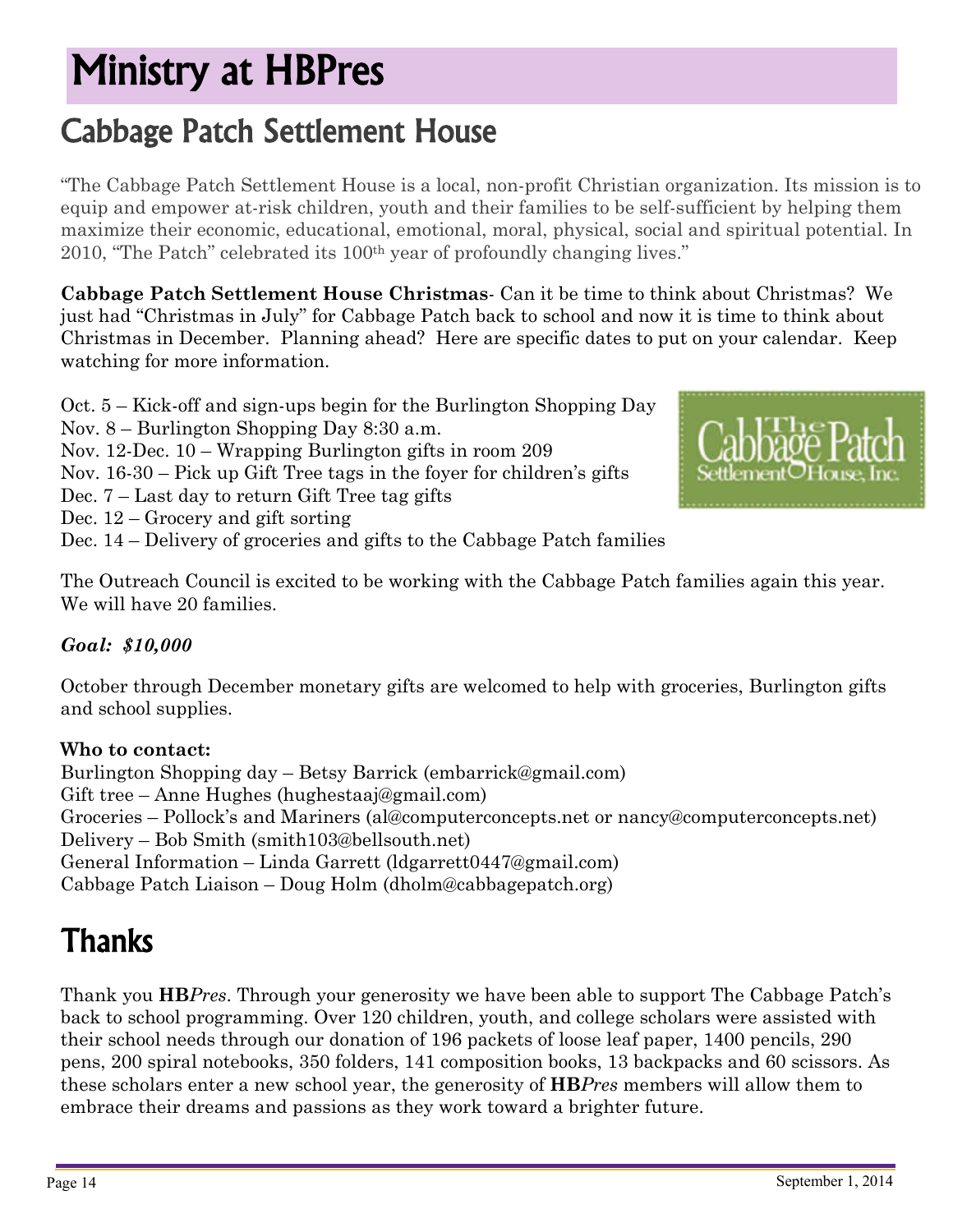#### Being "Regular" at HBPres by Rev. Kim Cabrera, Associate Pastor

Happy September! I think that September is the busiest time of the year at **HB***Pres*; busier than Christmas and Easter. You see, as one of the program staff, I am the liaison to many, many ministries here at this church. And September means that things go back to normal for me and you, right? WRONG! Nothing in the 2014-1015 program year is normal or usual or typical or regular or exactly the same as last year. Read on to see where I serve you…

**The Spiritual Enrichment Committee** encompasses Presbyterian Women and really all adult ministry (other than mission) including Wednesday Night Dinners and Adult Sunday School. Please see the SEC article in this edition of our newsletter. There is also an article about our new Wednesday Night plans. Hint, hint: Big changes are in store for us this year. **HB***Pres*  University is going into its 2<sup>nd</sup> year and although some of our class names remain the same, there is nothing "regular" about what we will offer. Each year we offer a variety of courses and/ or sessions which focus on four main areas: Engaging the Scripture, Living the Faith, Presbyterian Viewpoint and Other Offerings (i.e. history, spirituality, parenting, faith formation as well as a combination of all of these in one class!).

**The Support Ministry Committee** strengthens and supports all of the Harvey Browne ministries. This Committee includes church finances and stewardship, maintenance and upkeep and beautification of our building and grounds, Parents' Day Out, finances, stewardship, technology, ecological stewardship and disaster preparedness. I am sure all of you have noticed our pretty, newly finished parking lot and Session Room.

**Deacons and Stephen Ministers:** The seven-member Board of Deacons is heading into its 2nd year. We accomplished a lot including streamlining the way we keep our records and flock lists and the way we keep the congregation informed of pastoral joys and concerns. We said good-bye to Miriam Elliot as one of our long-time Stephen Leaders and hello to Doug Earley, who was trained and certified as our new Stephen Leader in Texas this Summer. Doug and Scott Blake will make wonderful leadership partners and they already have some wonderful new plans for Stephen Ministry.

**Special Events and Marketing Teams:** Bruce Lindsey has taken the reigns from Kelly Burke on our Special Events Team. Bruce is looking forward to getting new folks involved and excited to be a part of his planning team. Doug Mann is the new chairman of our Marketing Team. I feel that the congregation has joyfully embraced our nickname, **HB***Pres*, and I am proud that I was able to serve on the team who created this very cool and catchy brand for our congregation! There are even more exciting things on the horizon for the Marketing Team as they look ahead to the **HB***Pres* Centennial Celebration in 2016. So as you can see, being "regular" at **HB***Pres* is a thing of the past. God IS the constant but we are all very irregular. There is energy in the air and excitement being contained by many.

Thank you for continuing to support my leadership. I look forward to serving you in 2014-2015.